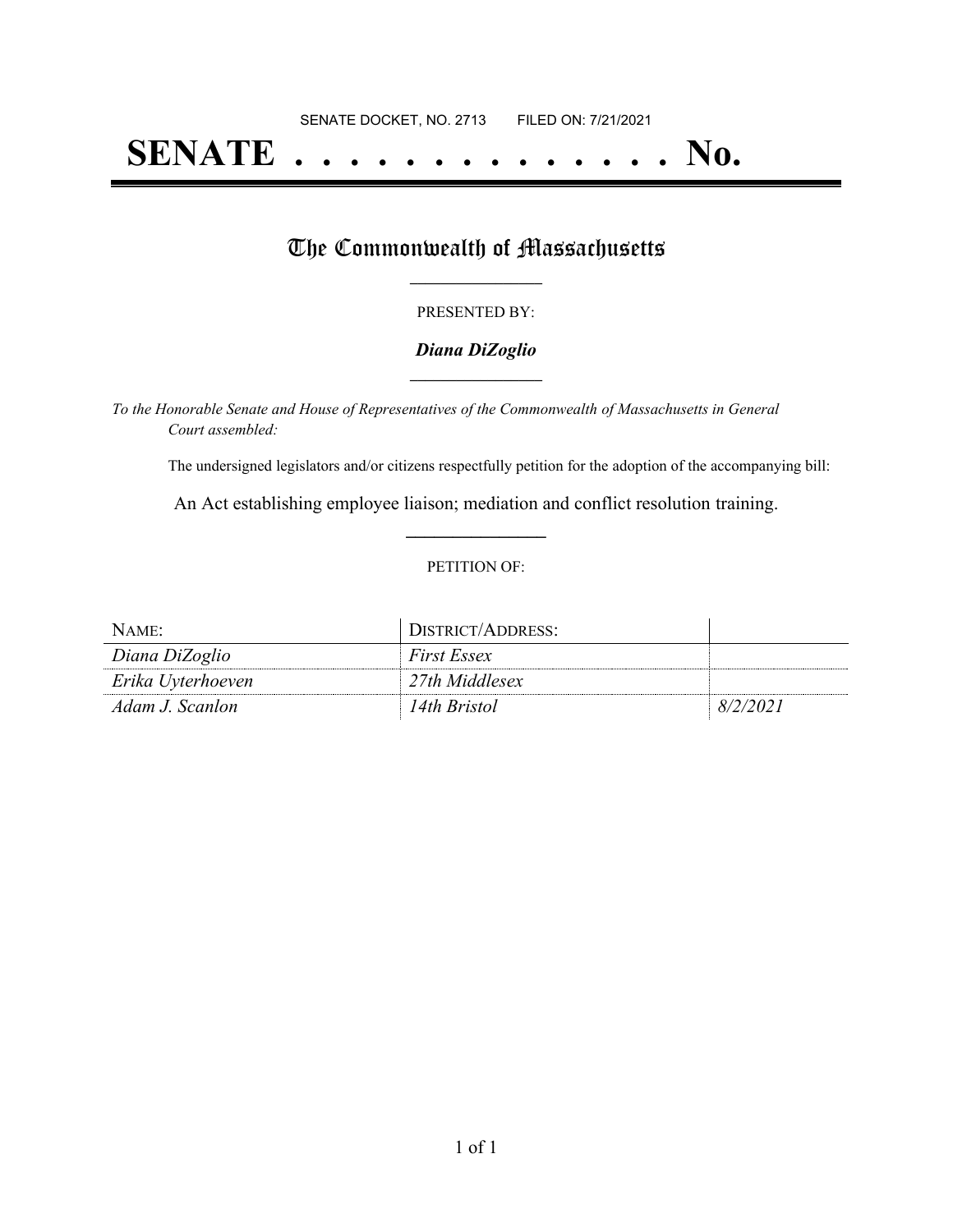## SENATE DOCKET, NO. 2713 FILED ON: 7/21/2021 **SENATE . . . . . . . . . . . . . . No.**

By Ms. DiZoglio, a petition (accompanied by bill) (subject to Joint Rule 12) of Diana DiZoglio and Erika Uyterhoeven for legislation to establish employee liaison; mediation and conflict resolution training. Public Service.

### The Commonwealth of Massachusetts

**In the One Hundred and Ninety-Second General Court (2021-2022) \_\_\_\_\_\_\_\_\_\_\_\_\_\_\_**

**\_\_\_\_\_\_\_\_\_\_\_\_\_\_\_**

An Act establishing employee liaison; mediation and conflict resolution training.

Be it enacted by the Senate and House of Representatives in General Court assembled, and by the authority *of the same, as follows:*

| Chapter 3 of the General Laws, as appearing in the 2018 Official Edition, is hereby<br>1<br>amended by adding the following new section:-<br>2<br>3<br>Section XX. Employee Liaison; Mediation and Conflict Resolution Training<br>$\overline{4}$<br>(a) There shall be for each branch of the general court an independent officer who shall<br>serve as representative regarding employment matters, including, but not limited to,<br>5<br>compensation, benefits, work environment, hours, position title, position duties and<br>6<br>7<br>8<br>request of any employee of the respective branch before any and all persons authorized and<br>9<br>shall represent the concerns of the employee anonymously unless expressly authorized by the<br>10<br>11 |                                                                                                 |
|-----------------------------------------------------------------------------------------------------------------------------------------------------------------------------------------------------------------------------------------------------------------------------------------------------------------------------------------------------------------------------------------------------------------------------------------------------------------------------------------------------------------------------------------------------------------------------------------------------------------------------------------------------------------------------------------------------------------------------------------------------------------|-------------------------------------------------------------------------------------------------|
|                                                                                                                                                                                                                                                                                                                                                                                                                                                                                                                                                                                                                                                                                                                                                                 |                                                                                                 |
|                                                                                                                                                                                                                                                                                                                                                                                                                                                                                                                                                                                                                                                                                                                                                                 |                                                                                                 |
|                                                                                                                                                                                                                                                                                                                                                                                                                                                                                                                                                                                                                                                                                                                                                                 |                                                                                                 |
|                                                                                                                                                                                                                                                                                                                                                                                                                                                                                                                                                                                                                                                                                                                                                                 |                                                                                                 |
|                                                                                                                                                                                                                                                                                                                                                                                                                                                                                                                                                                                                                                                                                                                                                                 |                                                                                                 |
|                                                                                                                                                                                                                                                                                                                                                                                                                                                                                                                                                                                                                                                                                                                                                                 |                                                                                                 |
|                                                                                                                                                                                                                                                                                                                                                                                                                                                                                                                                                                                                                                                                                                                                                                 | responsibilities, performance reviews, and employer-initiated termination of employment, at the |
|                                                                                                                                                                                                                                                                                                                                                                                                                                                                                                                                                                                                                                                                                                                                                                 |                                                                                                 |
|                                                                                                                                                                                                                                                                                                                                                                                                                                                                                                                                                                                                                                                                                                                                                                 | empowered to make employment-related decisions which may affect the employee. The officer       |
|                                                                                                                                                                                                                                                                                                                                                                                                                                                                                                                                                                                                                                                                                                                                                                 |                                                                                                 |
|                                                                                                                                                                                                                                                                                                                                                                                                                                                                                                                                                                                                                                                                                                                                                                 | employee and may present aggregated anonymized data to the office of human resources for the    |

12 respective branch at such officer's discretion.